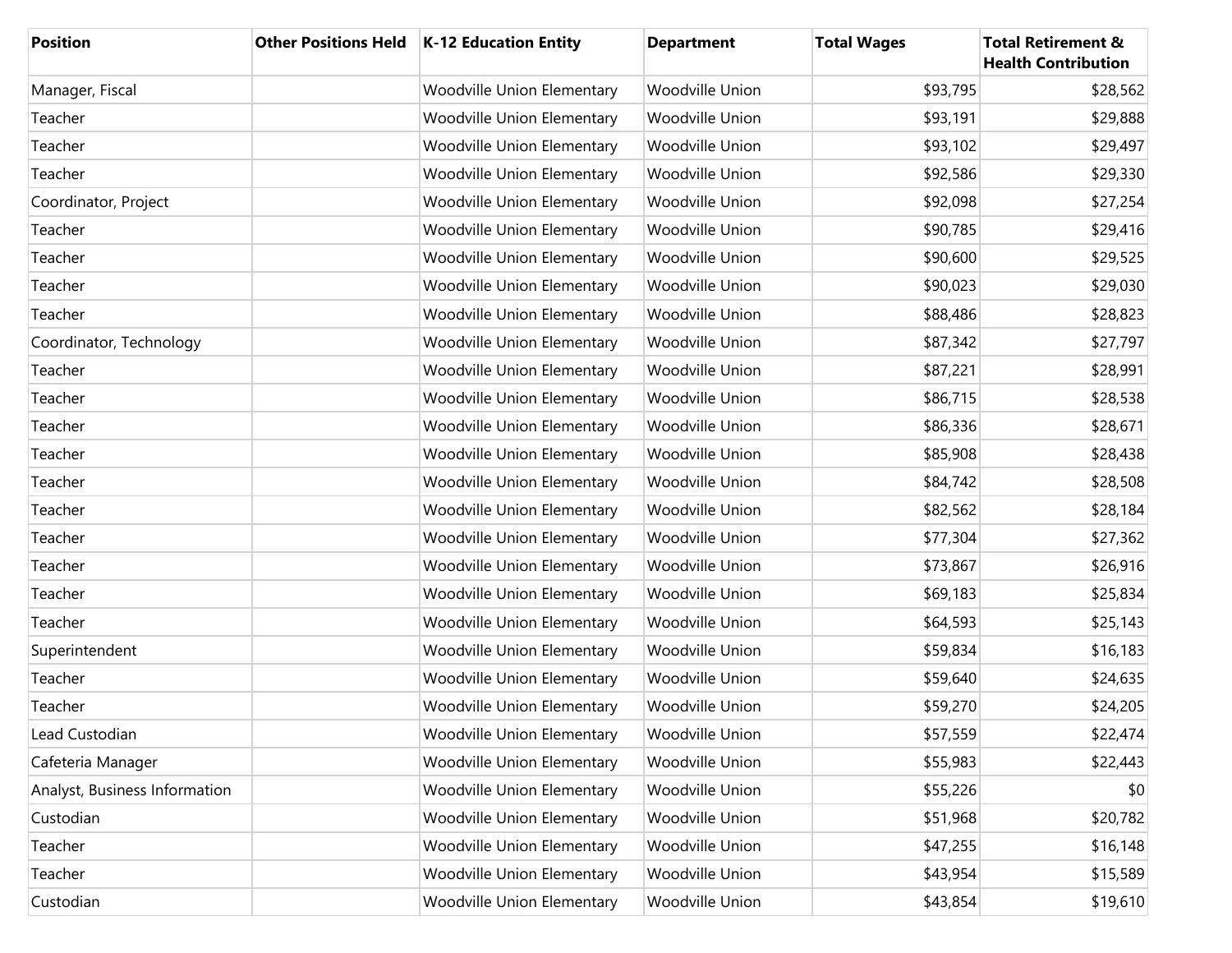| Aide, Health                        | <b>Woodville Union Elementary</b> | Woodville Union | \$43,226 | \$20,047 |
|-------------------------------------|-----------------------------------|-----------------|----------|----------|
| <b>Technical Services Assistant</b> | <b>Woodville Union Elementary</b> | Woodville Union | \$43,196 | \$7,253  |
| Administrator                       | <b>Woodville Union Elementary</b> | Woodville Union | \$42,866 | \$12,101 |
| Financial Records Technician        | <b>Woodville Union Elementary</b> | Woodville Union | \$39,347 | \$19,729 |
| Director, Program                   | <b>Woodville Union Elementary</b> | Woodville Union | \$38,984 | \$11,665 |
| Teacher                             | <b>Woodville Union Elementary</b> | Woodville Union | \$37,906 | \$14,727 |
| Custodian                           | <b>Woodville Union Elementary</b> | Woodville Union | \$37,305 | \$18,853 |
| Library Technician I                | <b>Woodville Union Elementary</b> | Woodville Union | \$36,792 | \$19,255 |
| Teacher                             | <b>Woodville Union Elementary</b> | Woodville Union | \$36,271 | \$14,497 |
| Financial Records Technician        | <b>Woodville Union Elementary</b> | Woodville Union | \$35,613 | \$0      |
| Cafeteria Helper                    | <b>Woodville Union Elementary</b> | Woodville Union | \$34,125 | \$18,807 |
| Cafeteria Helper                    | <b>Woodville Union Elementary</b> | Woodville Union | \$33,678 | \$18,732 |
| Aide, Instructional                 | <b>Woodville Union Elementary</b> | Woodville Union | \$25,929 | \$4,308  |
| Administrator, Choices Ap           | <b>Woodville Union Elementary</b> | Woodville Union | \$25,411 | \$3,966  |
| Aide, Instructional                 | <b>Woodville Union Elementary</b> | Woodville Union | \$24,293 | \$15,592 |
| Aide, Instructional                 | <b>Woodville Union Elementary</b> | Woodville Union | \$21,516 | \$3,590  |
| Aide, Instructional                 | <b>Woodville Union Elementary</b> | Woodville Union | \$20,640 | \$3,392  |
| Teacher                             | <b>Woodville Union Elementary</b> | Woodville Union | \$19,993 | \$9,483  |
| Teacher                             | <b>Woodville Union Elementary</b> | Woodville Union | \$19,993 | \$9,483  |
| Aide, Instructional                 | <b>Woodville Union Elementary</b> | Woodville Union | \$19,100 | \$3,200  |
| Aide, Instructional                 | <b>Woodville Union Elementary</b> | Woodville Union | \$18,030 | \$2,877  |
| Administrator                       | <b>Woodville Union Elementary</b> | Woodville Union | \$17,375 | \$0      |
| Aide, Instructional                 | <b>Woodville Union Elementary</b> | Woodville Union | \$17,120 | \$2,865  |
| Cafeteria Helper                    | <b>Woodville Union Elementary</b> | Woodville Union | \$10,874 | \$0      |
| Cafeteria Helper                    | <b>Woodville Union Elementary</b> | Woodville Union | \$9,623  | \$1,671  |
| Aide, Instructional                 | <b>Woodville Union Elementary</b> | Woodville Union | \$9,157  | \$1,422  |
| Aide, Instructional                 | <b>Woodville Union Elementary</b> | Woodville Union | \$8,547  | \$1,203  |
| Cafeteria Helper                    | <b>Woodville Union Elementary</b> | Woodville Union | \$8,231  | \$0      |
| Teacher, Substitute                 | <b>Woodville Union Elementary</b> | Woodville Union | \$6,125  | \$0      |
| Teacher, Grade 4                    | <b>Woodville Union Elementary</b> | Woodville Union | \$4,998  | \$814    |
| Teacher, Grade 2                    | <b>Woodville Union Elementary</b> | Woodville Union | \$4,998  | \$814    |
| Teacher, Substitute                 | <b>Woodville Union Elementary</b> | Woodville Union | \$4,500  | \$0      |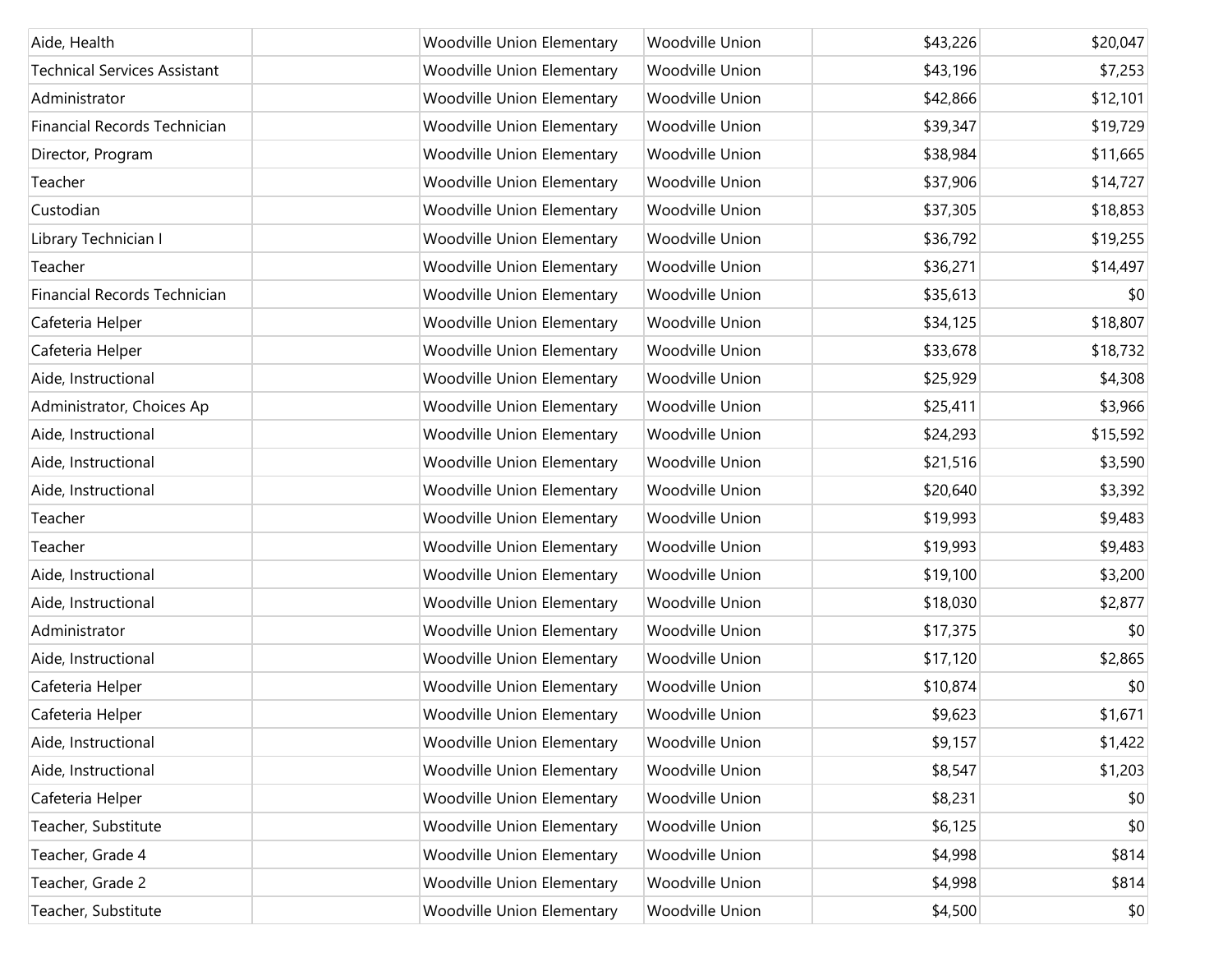| Teacher, Substitute           | <b>Woodville Union Elementary</b> | Woodville Union | \$4,500 | \$651    |
|-------------------------------|-----------------------------------|-----------------|---------|----------|
| Aide, Instructional           | <b>Woodville Union Elementary</b> | Woodville Union | \$3,744 | \$847    |
| Teacher, Substitute           | <b>Woodville Union Elementary</b> | Woodville Union | \$3,692 | \$544    |
| Aide, Substitute              | <b>Woodville Union Elementary</b> | Woodville Union | \$3,172 | \$0      |
| Teacher, Substitute           | <b>Woodville Union Elementary</b> | Woodville Union | \$2,875 | \$0      |
| Teacher, Substitute           | <b>Woodville Union Elementary</b> | Woodville Union | \$2,563 | \$0      |
| Teacher, Substitute           | <b>Woodville Union Elementary</b> | Woodville Union | \$2,500 | \$377    |
| Aide, I Instructional Spanish | <b>Woodville Union Elementary</b> | Woodville Union | \$2,276 | \$1,592  |
| Aide, Counselor               | <b>Woodville Union Elementary</b> | Woodville Union | \$2,247 | \$0      |
| Teacher, Substitute           | <b>Woodville Union Elementary</b> | Woodville Union | \$1,815 | \$262    |
| Teacher, Substitute           | <b>Woodville Union Elementary</b> | Woodville Union | \$1,750 | \$0      |
| Teacher, Substitute           | <b>Woodville Union Elementary</b> | Woodville Union | \$1,545 | \$238    |
| Board Member, School          | <b>Woodville Union Elementary</b> | Woodville Union | \$1,540 | \$13,131 |
| Board Member, School          | <b>Woodville Union Elementary</b> | Woodville Union | \$1,540 | \$3,781  |
| Aide, IV A Instructional      | <b>Woodville Union Elementary</b> | Woodville Union | \$1,464 | \$227    |
| <b>Clerical Aide</b>          | <b>Woodville Union Elementary</b> | Woodville Union | \$1,462 | \$227    |
| Board Member, School          | <b>Woodville Union Elementary</b> | Woodville Union | \$1,440 | \$0      |
| Board Member, School          | <b>Woodville Union Elementary</b> | Woodville Union | \$1,440 | \$0      |
| Board Member, School          | <b>Woodville Union Elementary</b> | Woodville Union | \$1,440 | \$4,165  |
| Teacher, Substitute           | <b>Woodville Union Elementary</b> | Woodville Union | \$1,375 | \$205    |
| Aide, Substitute              | <b>Woodville Union Elementary</b> | Woodville Union | \$1,325 | \$0      |
| Teacher, Substitute           | <b>Woodville Union Elementary</b> | Woodville Union | \$1,063 | \$0      |
| Teacher, Substitute           | <b>Woodville Union Elementary</b> | Woodville Union | \$1,000 | \$0      |
| Teacher, Grade 4              | <b>Woodville Union Elementary</b> | Woodville Union | \$901   | \$0      |
| Teacher, Substitute           | Woodville Union Elementary        | Woodville Union | \$750   | \$122    |
| Aide, Substitute              | <b>Woodville Union Elementary</b> | Woodville Union | \$744   | \$206    |
| Migrant Tutor - Bb II         | <b>Woodville Union Elementary</b> | Woodville Union | \$688   | \$99     |
| Substitute - Cust/Mnt         | <b>Woodville Union Elementary</b> | Woodville Union | \$641   | \$116    |
| Aide, Substitute              | <b>Woodville Union Elementary</b> | Woodville Union | \$639   | \$101    |
| Teacher, Substitute           | <b>Woodville Union Elementary</b> | Woodville Union | \$625   | \$99     |
| Aide, Substitute              | <b>Woodville Union Elementary</b> | Woodville Union | \$489   | \$76     |
| Cafeteria Helper              | <b>Woodville Union Elementary</b> | Woodville Union | \$454   | \$71     |